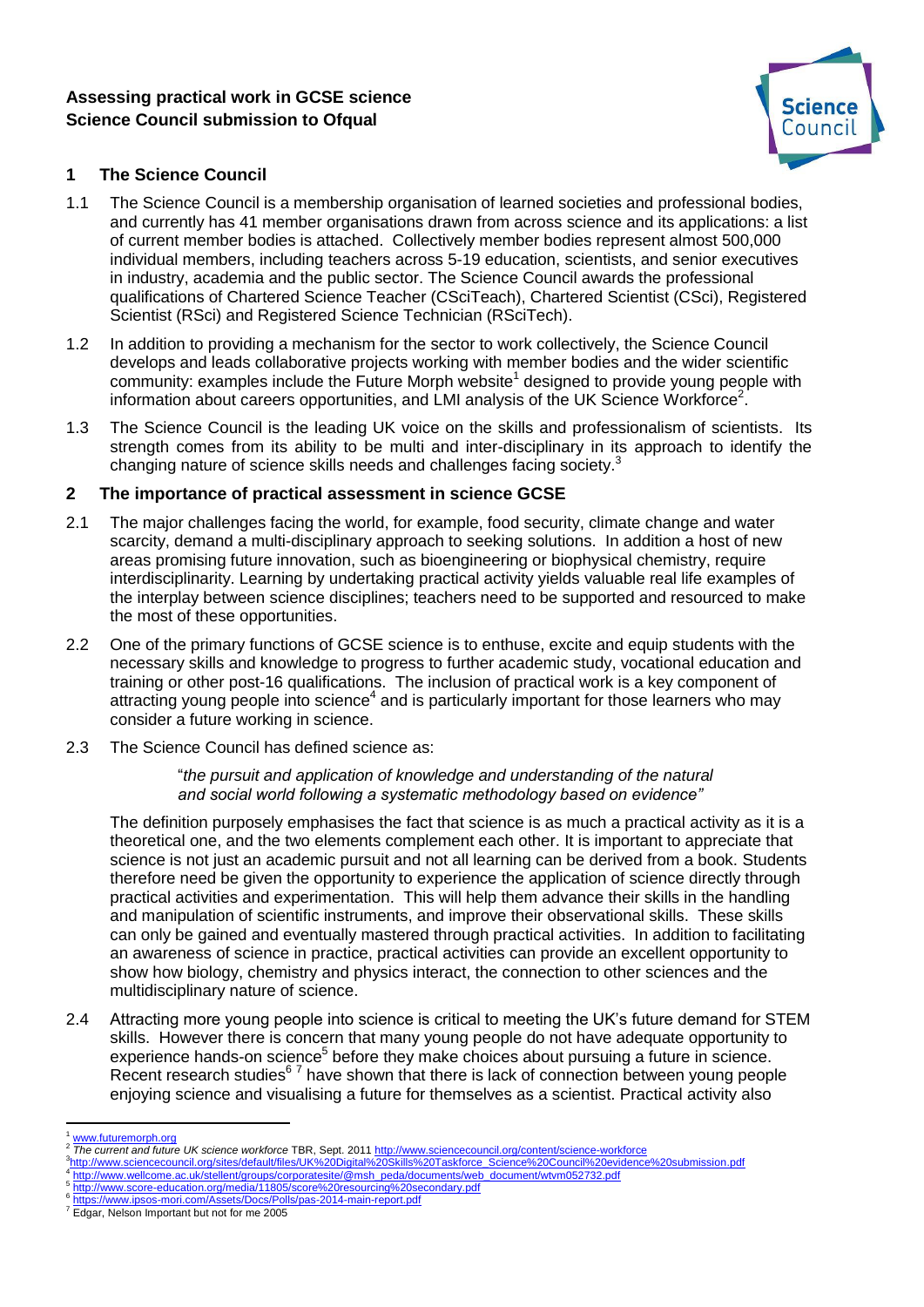plays a key role in helping to raise awareness of the value of technical skills and the employment settings in which they can be applied. One of the knock-on effects of young people not having opportunities to experience hands-on science has been that science employers have expressed deep concern about the lack of practical and technical skills at all levels, including graduates $8$ across the economy. **Ofqual does not provide any evidence to suggest that its proposals will alleviate these concerns; indeed the science community's concern is that they may exacerbate them, which will be extremely damaging to the long-term health of UK science.**

## **3 The Science Council has a number of reservations about Ofqual's proposals. We address them in turn below.**

- 3.1 The consultation document states that written exams will draw on students' practical experience, and will give students that have gained practical experience an advantage over those without. This presumes that teachers will be given appropriate incentives to teach a minimum number of practical activities, but it is unclear where the incentives are to stop some teachers from coaching their students to be able to answer written exam questions relating to their practical skills and knowledge. Although the proposals state that there is no limit to the number of activities a school can make available to its students, there is no clear motivation for schools to teach more than the minimum, and **it is more important that students gain experience of high-quality rather than high-quantity practical science.**
- 3.2 Teachers and schools need to have adequate curriculum time set aside and access to appropriate resources to undertake meaningful practical activity. However, **without greater investment in schools it will still be the case that many schools without access to adequate equipment and resources will not be able to undertake high-quality practical activities**. This will be regardless of whether science teachers have the best intentions to teach exciting and inspiring practical work. Anticipating that many schools will carry out the minimum 8 activities, awarding bodies will need to ensure that each one of the 8 are sufficiently diverse and wide-ranging enough to provide students with expose to as many different types of activity as possible.
- 3.3 We welcome the recommendation that students keep a log book: doing so will help promote good practice in students keeping track of their learning and development. However it is unclear how teachers will ensure students keep them up to date in conjunction with their other teaching and administrative duties. Furthermore it is uncertain what, if any, penalties schools will incur if they do not or cannot make available students' workbooks to the required standard on request to the relevant examination board.
- 3.4 Ofqual needs to be clearer on the different types of evidence that exam boards can accept from schools and students to demonstrate their completion of practical work. Indeed **we ask Ofqual to better articulate what it means by the term 'complete'.** Ofqual also need to be mindful of the impact on students that move schools midway through their GCSE's and ensure that their achievements in practical science are transferrable across exam boards.

## **4 The unintended consequences of changes to practical assessment**

- 4.1 It is hard to imagine a quality science education that does not incorporate experience of practical experiments for all learners. Any qualification needs to have credibility with a range of stakeholders.Given that practical experiments are so essential to science, a **science qualification that can be achieved with no demonstration of knowledge or skills in practical work is unlikely to be valued by students, teachers, parents, further and higher education providers, professional bodies and employers.**
- 4.2 The Government has stated its intent to move assessment at GCSE level from modular to linear. This will now mean that an entire two-year curriculum will be assessed in a small number of written examinations. **Written examinations are therefore likely to lead to students being questioned on a very limited range of practical skills and knowledge**. If the consultation's proposals are put into effect, it is unclear how a wider range of practical skills and knowledge can be suitably assessed without introducing a further exam that assesses only students' practical skills and knowledge. Much will also depend on the standard of written questions in assessing

 $\overline{a}$ <sup>8</sup> [http://www.cbi.org.uk/media-centre/press-releases/2014/07/employers-want-education-system-to-better-prepare-young-people-for-life](http://www.cbi.org.uk/media-centre/press-releases/2014/07/employers-want-education-system-to-better-prepare-young-people-for-life-outside-school-gates-outside-school-gates-cbi-pearson-survey/)[outside-school-gates-outside-school-gates-cbi-pearson-survey/](http://www.cbi.org.uk/media-centre/press-releases/2014/07/employers-want-education-system-to-better-prepare-young-people-for-life-outside-school-gates-outside-school-gates-cbi-pearson-survey/)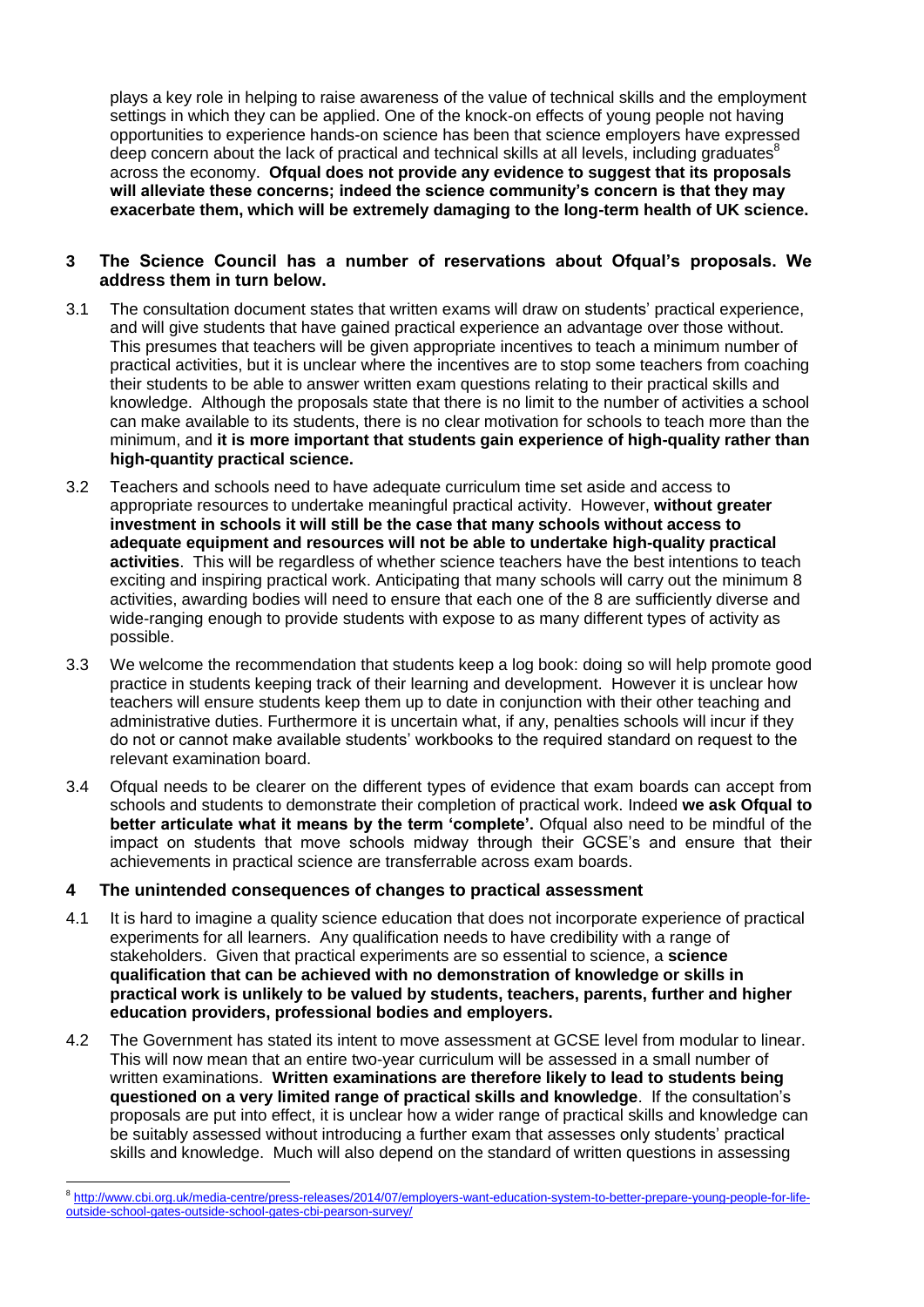practical skills and we wait with great interest the range and standard of activities that Awarding Organisations determines appropriate.

- 4.3 Under Ofqual's preferred option, future science students will be able to progress from GCSE to A level and into higher education or employment without ever being directly assessed on their practical skills. This will be highly detrimental to all students as they will not have been exposed to and mastered the required skills to undertake particular scientific tasks. It will **discriminate against students looking to pursue more vocationally-focused pathways post-16, such as apprenticeships as those students are unlikely to have acquired the necessary competencies demanded of employers.** It will also provide a demonstrable advantage to students better able to articulate their understanding of scientific concepts through written work compared to students that learn best through hands-on experiences.
- 4.4 Under the current proposals at least 15% of questions in the written exam will draw on students' experience and knowledge of practical science. It appears possible that a student could still attain a first-class grade without being required to demonstrate any knowledge of practical activity in a written exam. A mark lower than 15% would mean students would not need to demonstrate as much practical science knowledge to achieve a high grade. **The Science Council recommends that Ofqual raise the proportion of marks given to assessment of practical skills and knowledge, and examine the practicalities and impact of separating marks for practical and non-practical written exam questions so that the maximum mark a student can achieve for the non-practical questions is capped.** At the very least this may provide an incentive for teachers to teach practical work to a good standard if they understand that students' may be penalised in exams for having little or no knowledge of practical work.
- 4.5 Greater consideration needs to be given to resolving what would happen to students who do not complete the required number of practical assessments, and whether they will be eligible to take the final exam. Preventing students who have not completed the required number of practical assessments from taking the written exam may encourage teachers to deliver practical activity in some form. While we recognise that this will penalise some students through no fault of their own, there needs to be significant incentives for teachers to complete the required number of practical activities if the proposals become reality.
- 4.6 The proposed assessment objectives place too much emphasis on students' ability to recall knowledge and understanding of scientific techniques and procedures, and many of the proposed requirements in relation to apparatus and techniques stress the need to demonstrate a process of 'doing' rather than a process of 'thinking'. A student's ability in a written exam to describe the physical construction of an experiment does not necessarily mean that they have understood or are able to apply that process to a scientific concept. **Students should be taught to learn how to think scientifically, to develop their investigative skills and critical thinking faculties.** Increasing the weighting of the 'application' and 'analysis and evaluation' objectives in written exams would further incentivise teachers as it would mean that students would be required to demonstrate these skills; to do so effectively under exam conditions students would have has to develop these skills throughout the previous two years of study.

### **5 The level of mathematics in practical assessment**

5.1 Mathematics acts as a tool and a language for science. All Science Council Member Bodies emphasise the importance of mathematical skills to their discipline, and recognise that science and mathematics are intrinsically inter-linked. In 5-19 education it is essential that the two strands of science and mathematics work effectively alongside each other achieving coherence in the sequencing of topics.

## **6 The need for a political consensus on education policy**

6.1 To achieve positive, long-term change in public service delivery, proposed reforms need to have the support of all political parties, yet there does not appear to be any political consensus for reform to science GCSE's. **It is significant that a number of senior politicians have voiced concerns about the decision to remove practical assessment from science qualifications**, including the Education Secretary<sup>9</sup>, the science minister and the shadow science minister<sup>10</sup>. We also understand that members of the House of Commons Science and Technology Select

 $\overline{a}$ 9 <https://www.gov.uk/government/speeches/nicky-morgan-why-knowledge-matters>

<http://sciencecampaign.org.uk/?p=15900>